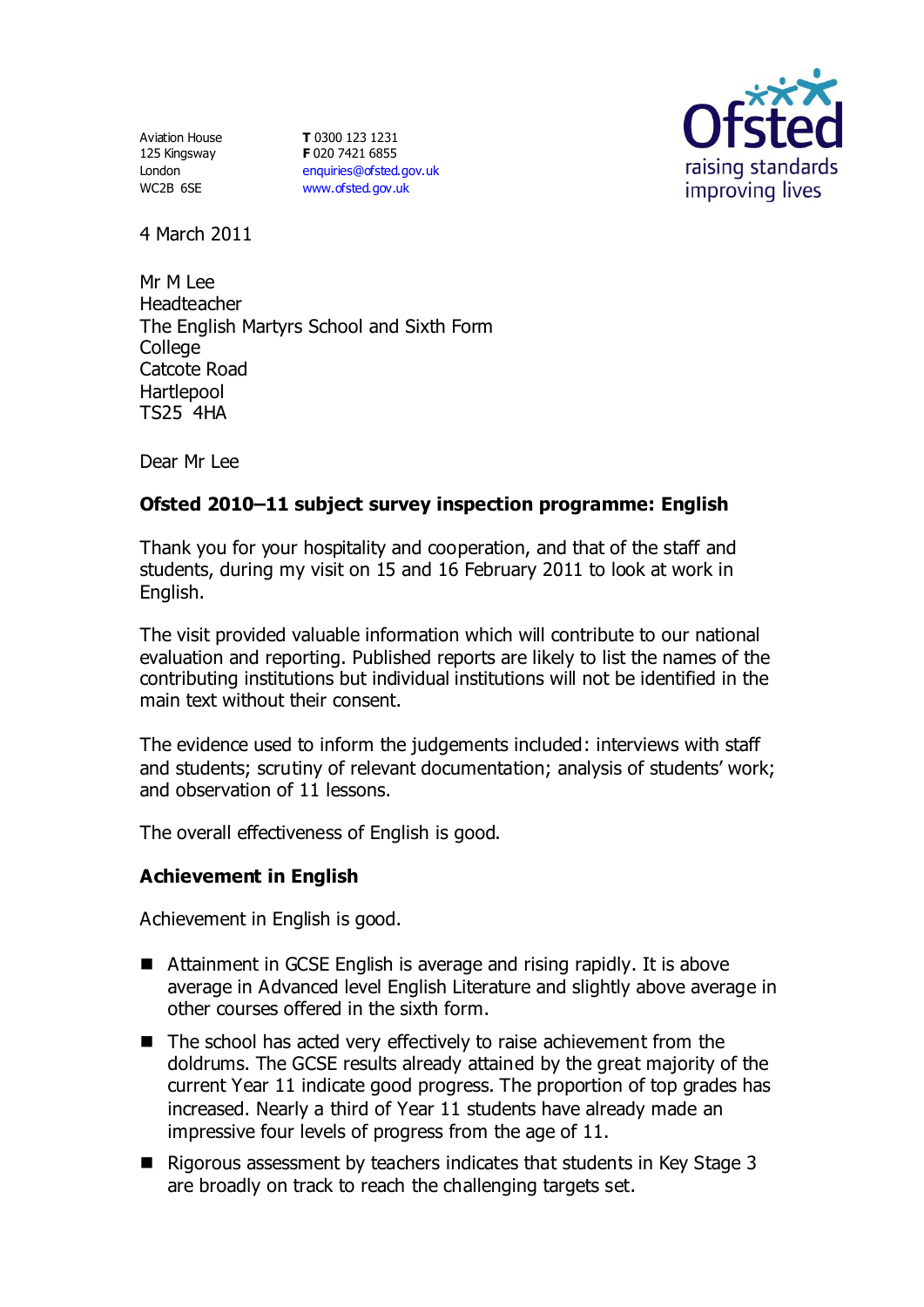- The gap between boys' and girls' attainment is wide when they enter the school, but is steadily shrinking. Adjustments to the curriculum and teaching approaches have ensured that boys' GCSE results are currently at least as good as girls'.
- The quality of learning and students' current progress are generally good. Most students understand what they need to do to make progress, participate enthusiastically when lessons are active, and work independently with concentration.
- English lessons are popular but there is some variation from class to class in the pace of learning and students' active engagement. Younger students say that they enjoy the variety of purposeful activities they experience in many classrooms. Most are stimulated by the classic and contemporary texts they encounter, because these are made relevant to their experiences. The school has stirred students' interest in wider independent reading. Many enjoy the opportunities to write for compelling or creative purposes and competitions to improve their language skills.

# **Quality of teaching in English**

The quality of teaching in English is good.

- $\blacksquare$  A key good quality is the breadth and depth of subject knowledge in the large subject team. Accurate assessment is used well to plan for the full range of needs. Teachers give lessons a clear direction by explaining learning goals and provide constructive support, guidance and feedback.
- Teachers have high expectations and use effective strategies to enable students to reach them. Relationships are warm and, in the good and outstanding lessons seen, teachers led learning with impressive expertise and enthusiasm. For example, well-focused activities challenged students to think independently; difficulties with concepts and processes were anticipated effectively and teachers modelled clearly, making good use of modern technology; and skilful questioning explored students' tentative responses in ways which deepened everybody's understanding.
- However, teachers' skills in using such strategies varies. In satisfactory lessons, questioning by teachers checked students' knowledge, but did not always probe and develop their understanding. As a result, teachers sometimes missed opportunities to inject challenge.

### **Quality of the curriculum in English**

The quality of the curriculum in English is outstanding.

 $\blacksquare$  The curriculum has recently been fundamentally redesigned. A coherent overall plan provides very good balance and progression in reading, writing and speaking and listening, across all three key stages. This is illustrated by the challenging variety of reading, including Shakespeare's plays, poetry and media texts, that is incorporated from Year 7 onwards. The refreshed curriculum is distinctive, imaginative and well planned to fit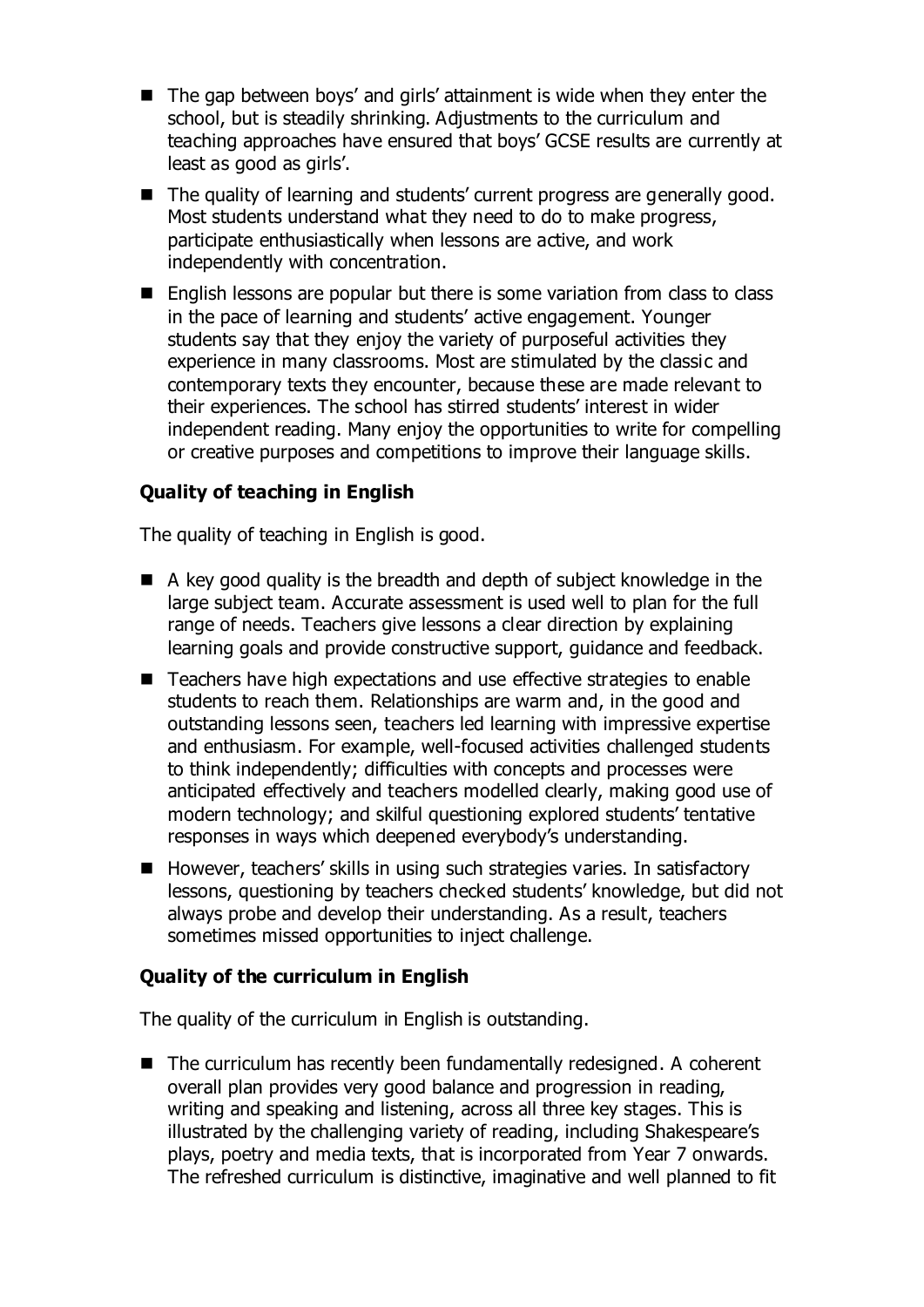a wide range of needs. It is beginning to show a clearly positive effect on students' attitudes and achievement.

- Each unit of work provides a stimulating mix of experiences. Learning plans clearly outline the focus for teaching and assessment and suggest imaginative approaches to secure progress. Within this framework, teachers are encouraged to be creative and innovative.
- $\blacksquare$  Productive links are being made, so that, for example, Year 8 classes encounter poetry of the First World War as they study the period in history lessons. Younger students are responding well to realistic contexts for communication, such as making presentations to their previous schools.
- A good range of enrichments aims to involve a wide range of students. As well as performances and visits to theatre, a public speaking competition and book club, the department has developed an effective reading challenge scheme.
- In addition to English GCSE for all, options for Year 10 now include GCSE in English Literature, drama, media studies and Level 2 functional skills. These lead well to a choice of post-16 qualifications. Adjustments to groupings, extra support and mentoring cater effectively for students' different rates of progress in Key Stage 4.

#### **Effectiveness of leadership and management in English**

Leadership and management in English are outstanding.

- The leadership and management team is dynamic and passionately committed to improving outcomes for all students. Their clear understanding of the subject and well-informed views on how to teach it have given English a strong sense of direction.
- Very rigorous monitoring by senior and subject leaders evaluates a wide range of information, including the progress and attitudes of different groups of students. The clear action plan pinpoints areas needing to improve, and is being implemented rapidly and thoroughly. Responsibilities are shared well. Although improvements are fairly recent, they are solidly built and indicate a strong capacity to improve further.
- Staff are encouraged to show initiative and held to account for their students' progress. Their work and contribution to whole-school improvement is well regarded. The refreshed curriculum reflects the contributions of the talented team. Members meet regularly to review progress and share good practice. Some have worked in pairs to develop new approaches. More recently qualified teachers are well supported.
- As a result, there is growing understanding of agreed approaches across the team. Good management has ensured consistency in key respects, such as teachers' planning and marking. However, there remains some variation in the effectiveness with which teachers lead learning.